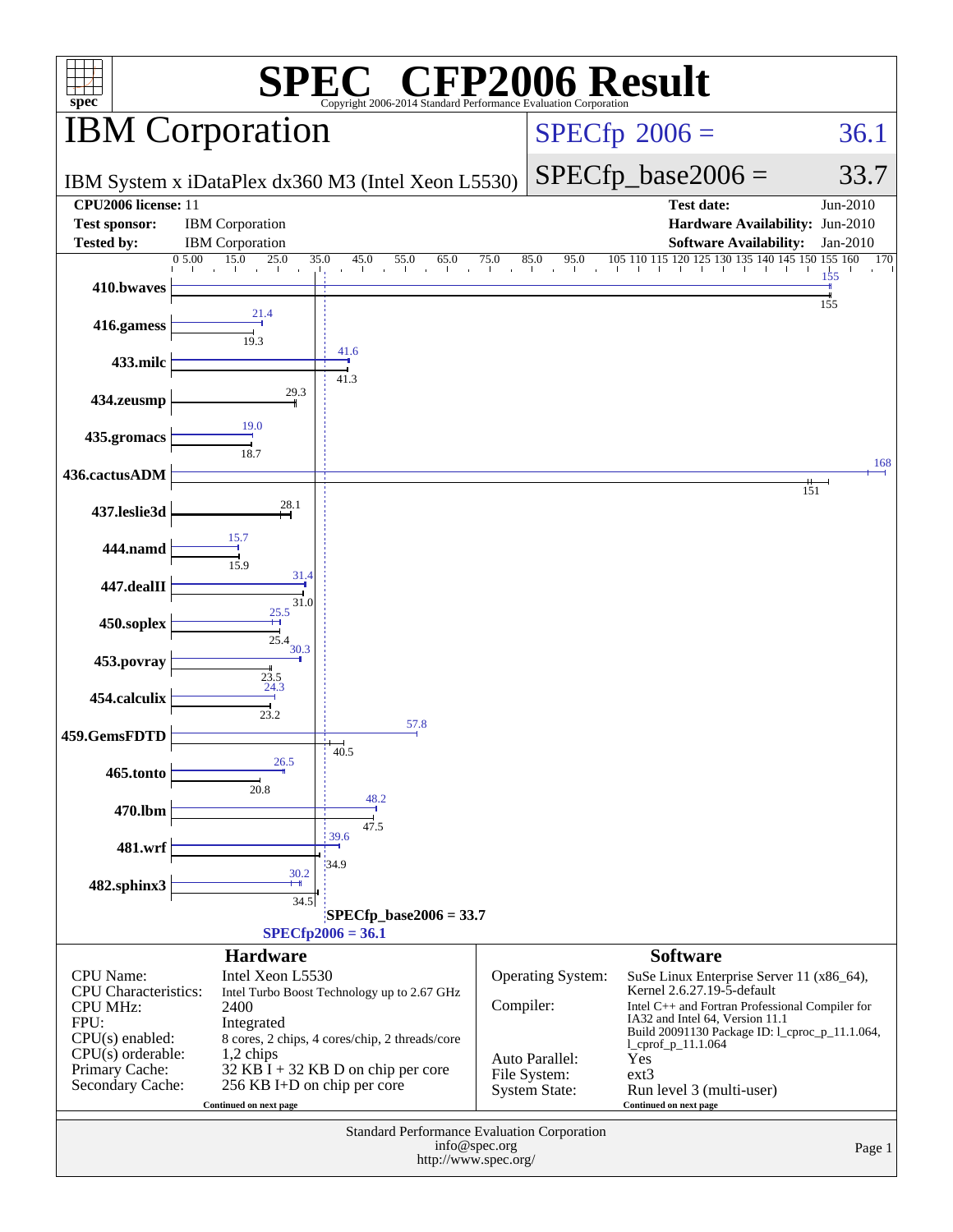

# **IBM Corporation**

### $SPECfp2006 = 36.1$  $SPECfp2006 = 36.1$

IBM System x iDataPlex dx360 M3 (Intel Xeon L5530)

 $SPECTp\_base2006 = 33.7$ 

**[CPU2006 license:](http://www.spec.org/auto/cpu2006/Docs/result-fields.html#CPU2006license)** 11 **[Test date:](http://www.spec.org/auto/cpu2006/Docs/result-fields.html#Testdate)** Jun-2010 **[Test sponsor:](http://www.spec.org/auto/cpu2006/Docs/result-fields.html#Testsponsor)** IBM Corporation **[Hardware Availability:](http://www.spec.org/auto/cpu2006/Docs/result-fields.html#HardwareAvailability)** Jun-2010 **[Tested by:](http://www.spec.org/auto/cpu2006/Docs/result-fields.html#Testedby)** IBM Corporation **[Software Availability:](http://www.spec.org/auto/cpu2006/Docs/result-fields.html#SoftwareAvailability)** Jan-2010 [L3 Cache:](http://www.spec.org/auto/cpu2006/Docs/result-fields.html#L3Cache) 8 MB I+D on chip per chip [Other Cache:](http://www.spec.org/auto/cpu2006/Docs/result-fields.html#OtherCache) [Memory:](http://www.spec.org/auto/cpu2006/Docs/result-fields.html#Memory) 48 GB (12 x 4 GB PC3-10600R CL9, 2 Rank) [Disk Subsystem:](http://www.spec.org/auto/cpu2006/Docs/result-fields.html#DiskSubsystem) 1 x 250 GB SATA, 7200 RPM [Other Hardware:](http://www.spec.org/auto/cpu2006/Docs/result-fields.html#OtherHardware) None [Base Pointers:](http://www.spec.org/auto/cpu2006/Docs/result-fields.html#BasePointers) 64-bit<br>Peak Pointers: 32/64-bit [Peak Pointers:](http://www.spec.org/auto/cpu2006/Docs/result-fields.html#PeakPointers) [Other Software:](http://www.spec.org/auto/cpu2006/Docs/result-fields.html#OtherSoftware) None

**[Results Table](http://www.spec.org/auto/cpu2006/Docs/result-fields.html#ResultsTable)**

| Results 1 aple   |                                                                                                          |              |                |       |                |       |                |              |                |              |                |              |
|------------------|----------------------------------------------------------------------------------------------------------|--------------|----------------|-------|----------------|-------|----------------|--------------|----------------|--------------|----------------|--------------|
|                  | <b>Base</b>                                                                                              |              |                |       |                | Peak  |                |              |                |              |                |              |
| <b>Benchmark</b> | <b>Seconds</b>                                                                                           | <b>Ratio</b> | <b>Seconds</b> | Ratio | <b>Seconds</b> | Ratio | <b>Seconds</b> | <b>Ratio</b> | <b>Seconds</b> | <b>Ratio</b> | <b>Seconds</b> | <b>Ratio</b> |
| 410.bwaves       | 87.7                                                                                                     | 155          | 87.5           | 155   | 87.7           | 155   | 87.5           | 155          | 87.5           | 155          | 87.7           | 155          |
| $416$ .gamess    | 1017                                                                                                     | 19.2         | 1017           | 19.3  | 1017           | 19.3  | 921            | 21.3         | 914            | 21.4         | 913            | 21.4         |
| $ 433$ .milc     | 222                                                                                                      | 41.4         | 222            | 41.3  | 222            | 41.3  | 221            | 41.5         | 220            | 41.6         | 219            | 41.9         |
| $ 434$ . zeusmp  | 310                                                                                                      | 29.3         | 315            | 28.9  | 310            | 29.3  | 310            | 29.3         | 315            | 28.9         | 310            | <u>29.3</u>  |
| $435$ .gromacs   | 379                                                                                                      | 18.8         | 381            | 18.7  | 381            | 18.7  | 375            | 19.0         | 376            | 19.0         | 375            | 19.0         |
| 436.cactusADM    | 79.3                                                                                                     | 151          | 77.2           | 155   | 79.6           | 150   | 72.8           | 164          | 71.1           | 168          | <b>71.1</b>    | <b>168</b>   |
| 437.leslie3d     | 334                                                                                                      | 28.1         | 335            | 28.1  | 366            | 25.7  | 334            | 28.1         | 335            | 28.1         | 366            | 25.7         |
| 444.namd         | 505                                                                                                      | 15.9         | 506            | 15.8  | 505            | 15.9  | 509            | 15.8         | 509            | 15.7         | 512            | 15.7         |
| 447.dealII       | 370                                                                                                      | 30.9         | 369            | 31.0  | 369            | 31.0  | 367            | 31.2         | 364            | 31.4         | 362            | 31.6         |
| $450$ .soplex    | 328                                                                                                      | 25.4         | 329            | 25.4  | 328            | 25.4  | 327            | 25.5         | 353            | 23.6         | 326            | 25.6         |
| $453$ .povray    | 226                                                                                                      | 23.5         | 229            | 23.2  | 226            | 23.5  | 176            | 30.3         | 177            | 30.1         | 175            | 30.4         |
| $454$ .calculix  | 357                                                                                                      | 23.1         | 353            | 23.4  | 355            | 23.2  | 340            | 24.3         | 340            | 24.3         | 340            | 24.3         |
| 459.GemsFDTD     | 285                                                                                                      | 37.3         | 262            | 40.6  | 262            | 40.5  | 184            | 57.8         | 183            | 57.8         | 184            | 57.8         |
| 465.tonto        | 472                                                                                                      | 20.8         | 472            | 20.8  | 472            | 20.9  | 375            | 26.3         | 371            | 26.5         | 371            | 26.5         |
| 470.1bm          | 289                                                                                                      | 47.6         | 289            | 47.5  | 289            | 47.5  | 285            | 48.2         | 286            | 48.1         | 285            | <u>48.2</u>  |
| $ 481$ .wrf      | 320                                                                                                      | 34.9         | 321            | 34.8  | 320            | 34.9  | 282            | 39.6         | 283            | 39.5         | 282            | <u>39.6</u>  |
| 482.sphinx3      | 563                                                                                                      | 34.6         | 567            | 34.4  | 565            | 34.5  | 646            | 30.2         | 691            | 28.2         | 641            | 30.4         |
|                  | Results appear in the order in which they were run. Bold underlined text indicates a median measurement. |              |                |       |                |       |                |              |                |              |                |              |

#### **[Platform Notes](http://www.spec.org/auto/cpu2006/Docs/result-fields.html#PlatformNotes)**

 Turbo Mode Enable Turbo Boost set to Traditional CPU C State Enable

#### **[General Notes](http://www.spec.org/auto/cpu2006/Docs/result-fields.html#GeneralNotes)**

 Binaries were compiled on SLES 10 with Binutils 2.18.50.0.7.20080502 'ulimit -s unlimited' was used to set the stack size to unlimited prior to run OMP\_NUM\_THREADS set to number of cores KMP\_AFFINITY set to granularity=fine,scatter KMP\_STACKSIZE set to 200M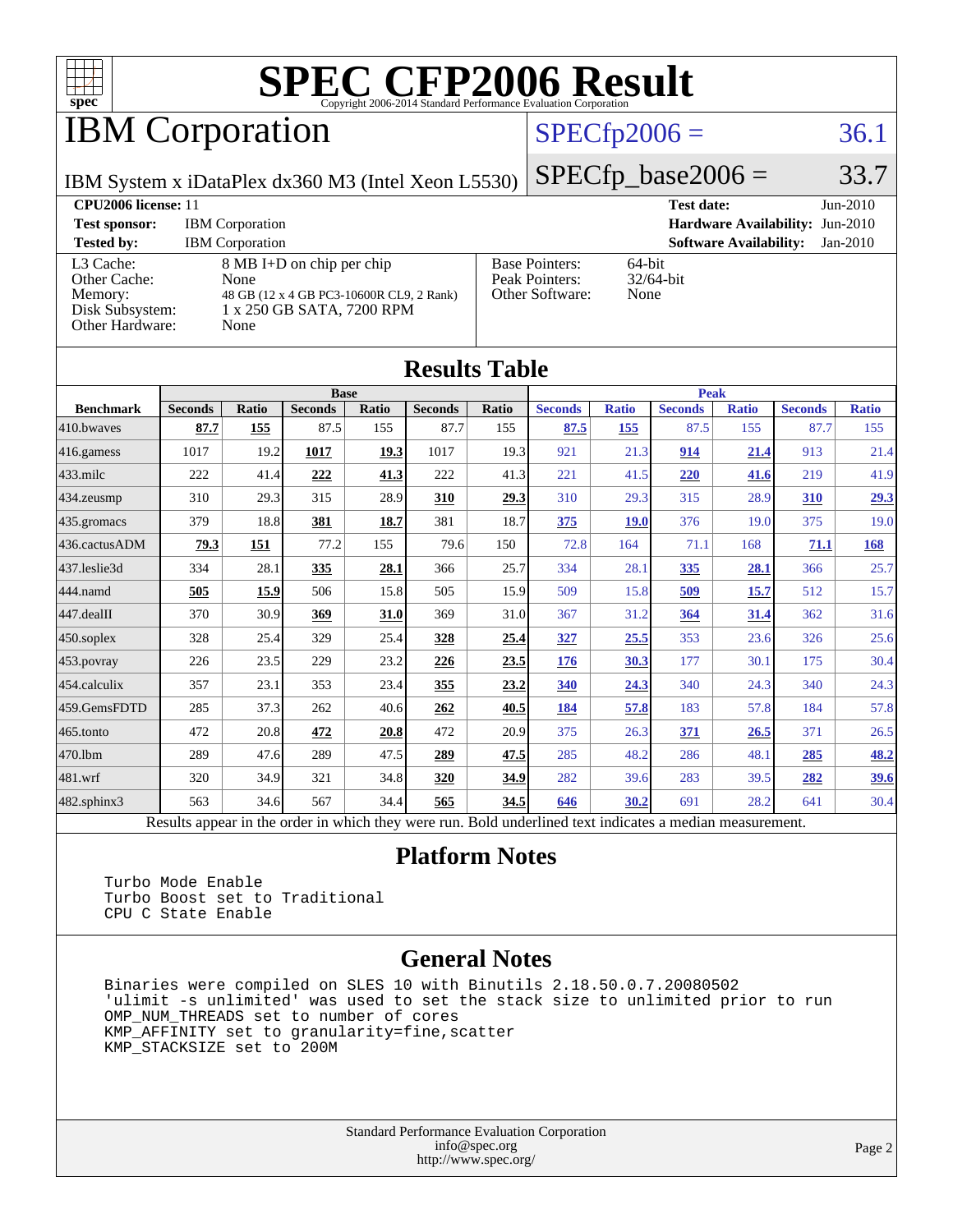

## IBM Corporation

 $SPECTp2006 = 36.1$ 

 $SPECTp\_base2006 = 33.7$ 

IBM System x iDataPlex dx360 M3 (Intel Xeon L5530)

**[Tested by:](http://www.spec.org/auto/cpu2006/Docs/result-fields.html#Testedby)** IBM Corporation **[Software Availability:](http://www.spec.org/auto/cpu2006/Docs/result-fields.html#SoftwareAvailability)** Jan-2010

**[CPU2006 license:](http://www.spec.org/auto/cpu2006/Docs/result-fields.html#CPU2006license)** 11 **[Test date:](http://www.spec.org/auto/cpu2006/Docs/result-fields.html#Testdate)** Jun-2010 **[Test sponsor:](http://www.spec.org/auto/cpu2006/Docs/result-fields.html#Testsponsor)** IBM Corporation **[Hardware Availability:](http://www.spec.org/auto/cpu2006/Docs/result-fields.html#HardwareAvailability)** Jun-2010

### **[Base Compiler Invocation](http://www.spec.org/auto/cpu2006/Docs/result-fields.html#BaseCompilerInvocation)**

[C benchmarks](http://www.spec.org/auto/cpu2006/Docs/result-fields.html#Cbenchmarks): icc  $-m64$ 

[C++ benchmarks:](http://www.spec.org/auto/cpu2006/Docs/result-fields.html#CXXbenchmarks) [icpc -m64](http://www.spec.org/cpu2006/results/res2010q3/cpu2006-20100719-12491.flags.html#user_CXXbase_intel_icpc_64bit_bedb90c1146cab66620883ef4f41a67e)

[Fortran benchmarks](http://www.spec.org/auto/cpu2006/Docs/result-fields.html#Fortranbenchmarks): [ifort -m64](http://www.spec.org/cpu2006/results/res2010q3/cpu2006-20100719-12491.flags.html#user_FCbase_intel_ifort_64bit_ee9d0fb25645d0210d97eb0527dcc06e)

[Benchmarks using both Fortran and C](http://www.spec.org/auto/cpu2006/Docs/result-fields.html#BenchmarksusingbothFortranandC): [icc -m64](http://www.spec.org/cpu2006/results/res2010q3/cpu2006-20100719-12491.flags.html#user_CC_FCbase_intel_icc_64bit_0b7121f5ab7cfabee23d88897260401c) [ifort -m64](http://www.spec.org/cpu2006/results/res2010q3/cpu2006-20100719-12491.flags.html#user_CC_FCbase_intel_ifort_64bit_ee9d0fb25645d0210d97eb0527dcc06e)

#### **[Base Portability Flags](http://www.spec.org/auto/cpu2006/Docs/result-fields.html#BasePortabilityFlags)**

| 410.bwaves: -DSPEC CPU LP64                  |                                                                |
|----------------------------------------------|----------------------------------------------------------------|
| 416.gamess: - DSPEC_CPU_LP64                 |                                                                |
| 433.milc: -DSPEC CPU LP64                    |                                                                |
| 434.zeusmp: -DSPEC_CPU_LP64                  |                                                                |
| 435.gromacs: -DSPEC_CPU_LP64 -nofor_main     |                                                                |
| 436.cactusADM: - DSPEC CPU LP64 - nofor main |                                                                |
| 437.leslie3d: -DSPEC CPU LP64                |                                                                |
| 444.namd: - DSPEC CPU LP64                   |                                                                |
| 447.dealII: - DSPEC CPU LP64                 |                                                                |
| 450.soplex: -DSPEC_CPU_LP64                  |                                                                |
| 453.povray: -DSPEC_CPU_LP64                  |                                                                |
| 454.calculix: - DSPEC CPU LP64 - nofor main  |                                                                |
| 459. GemsFDTD: - DSPEC CPU LP64              |                                                                |
| 465.tonto: - DSPEC CPU LP64                  |                                                                |
| 470.1bm: - DSPEC CPU LP64                    |                                                                |
|                                              | 481.wrf: -DSPEC_CPU_LP64 -DSPEC_CPU_CASE_FLAG -DSPEC_CPU_LINUX |
| 482.sphinx3: -DSPEC_CPU_LP64                 |                                                                |
|                                              |                                                                |

#### **[Base Optimization Flags](http://www.spec.org/auto/cpu2006/Docs/result-fields.html#BaseOptimizationFlags)**

[C benchmarks](http://www.spec.org/auto/cpu2006/Docs/result-fields.html#Cbenchmarks): [-xSSE4.2](http://www.spec.org/cpu2006/results/res2010q3/cpu2006-20100719-12491.flags.html#user_CCbase_f-xSSE42_f91528193cf0b216347adb8b939d4107) [-ipo](http://www.spec.org/cpu2006/results/res2010q3/cpu2006-20100719-12491.flags.html#user_CCbase_f-ipo) [-O3](http://www.spec.org/cpu2006/results/res2010q3/cpu2006-20100719-12491.flags.html#user_CCbase_f-O3) [-no-prec-div](http://www.spec.org/cpu2006/results/res2010q3/cpu2006-20100719-12491.flags.html#user_CCbase_f-no-prec-div) [-static](http://www.spec.org/cpu2006/results/res2010q3/cpu2006-20100719-12491.flags.html#user_CCbase_f-static) [-parallel](http://www.spec.org/cpu2006/results/res2010q3/cpu2006-20100719-12491.flags.html#user_CCbase_f-parallel) [-opt-prefetch](http://www.spec.org/cpu2006/results/res2010q3/cpu2006-20100719-12491.flags.html#user_CCbase_f-opt-prefetch) [C++ benchmarks:](http://www.spec.org/auto/cpu2006/Docs/result-fields.html#CXXbenchmarks) [-xSSE4.2](http://www.spec.org/cpu2006/results/res2010q3/cpu2006-20100719-12491.flags.html#user_CXXbase_f-xSSE42_f91528193cf0b216347adb8b939d4107) [-ipo](http://www.spec.org/cpu2006/results/res2010q3/cpu2006-20100719-12491.flags.html#user_CXXbase_f-ipo) [-O3](http://www.spec.org/cpu2006/results/res2010q3/cpu2006-20100719-12491.flags.html#user_CXXbase_f-O3) [-no-prec-div](http://www.spec.org/cpu2006/results/res2010q3/cpu2006-20100719-12491.flags.html#user_CXXbase_f-no-prec-div) [-static](http://www.spec.org/cpu2006/results/res2010q3/cpu2006-20100719-12491.flags.html#user_CXXbase_f-static) [-parallel](http://www.spec.org/cpu2006/results/res2010q3/cpu2006-20100719-12491.flags.html#user_CXXbase_f-parallel) [-opt-prefetch](http://www.spec.org/cpu2006/results/res2010q3/cpu2006-20100719-12491.flags.html#user_CXXbase_f-opt-prefetch) [Fortran benchmarks](http://www.spec.org/auto/cpu2006/Docs/result-fields.html#Fortranbenchmarks): [-xSSE4.2](http://www.spec.org/cpu2006/results/res2010q3/cpu2006-20100719-12491.flags.html#user_FCbase_f-xSSE42_f91528193cf0b216347adb8b939d4107) [-ipo](http://www.spec.org/cpu2006/results/res2010q3/cpu2006-20100719-12491.flags.html#user_FCbase_f-ipo) [-O3](http://www.spec.org/cpu2006/results/res2010q3/cpu2006-20100719-12491.flags.html#user_FCbase_f-O3) [-no-prec-div](http://www.spec.org/cpu2006/results/res2010q3/cpu2006-20100719-12491.flags.html#user_FCbase_f-no-prec-div) [-static](http://www.spec.org/cpu2006/results/res2010q3/cpu2006-20100719-12491.flags.html#user_FCbase_f-static) [-parallel](http://www.spec.org/cpu2006/results/res2010q3/cpu2006-20100719-12491.flags.html#user_FCbase_f-parallel) [-opt-prefetch](http://www.spec.org/cpu2006/results/res2010q3/cpu2006-20100719-12491.flags.html#user_FCbase_f-opt-prefetch) [Benchmarks using both Fortran and C](http://www.spec.org/auto/cpu2006/Docs/result-fields.html#BenchmarksusingbothFortranandC): [-xSSE4.2](http://www.spec.org/cpu2006/results/res2010q3/cpu2006-20100719-12491.flags.html#user_CC_FCbase_f-xSSE42_f91528193cf0b216347adb8b939d4107) [-ipo](http://www.spec.org/cpu2006/results/res2010q3/cpu2006-20100719-12491.flags.html#user_CC_FCbase_f-ipo) [-O3](http://www.spec.org/cpu2006/results/res2010q3/cpu2006-20100719-12491.flags.html#user_CC_FCbase_f-O3) [-no-prec-div](http://www.spec.org/cpu2006/results/res2010q3/cpu2006-20100719-12491.flags.html#user_CC_FCbase_f-no-prec-div) [-static](http://www.spec.org/cpu2006/results/res2010q3/cpu2006-20100719-12491.flags.html#user_CC_FCbase_f-static) [-parallel](http://www.spec.org/cpu2006/results/res2010q3/cpu2006-20100719-12491.flags.html#user_CC_FCbase_f-parallel) [-opt-prefetch](http://www.spec.org/cpu2006/results/res2010q3/cpu2006-20100719-12491.flags.html#user_CC_FCbase_f-opt-prefetch)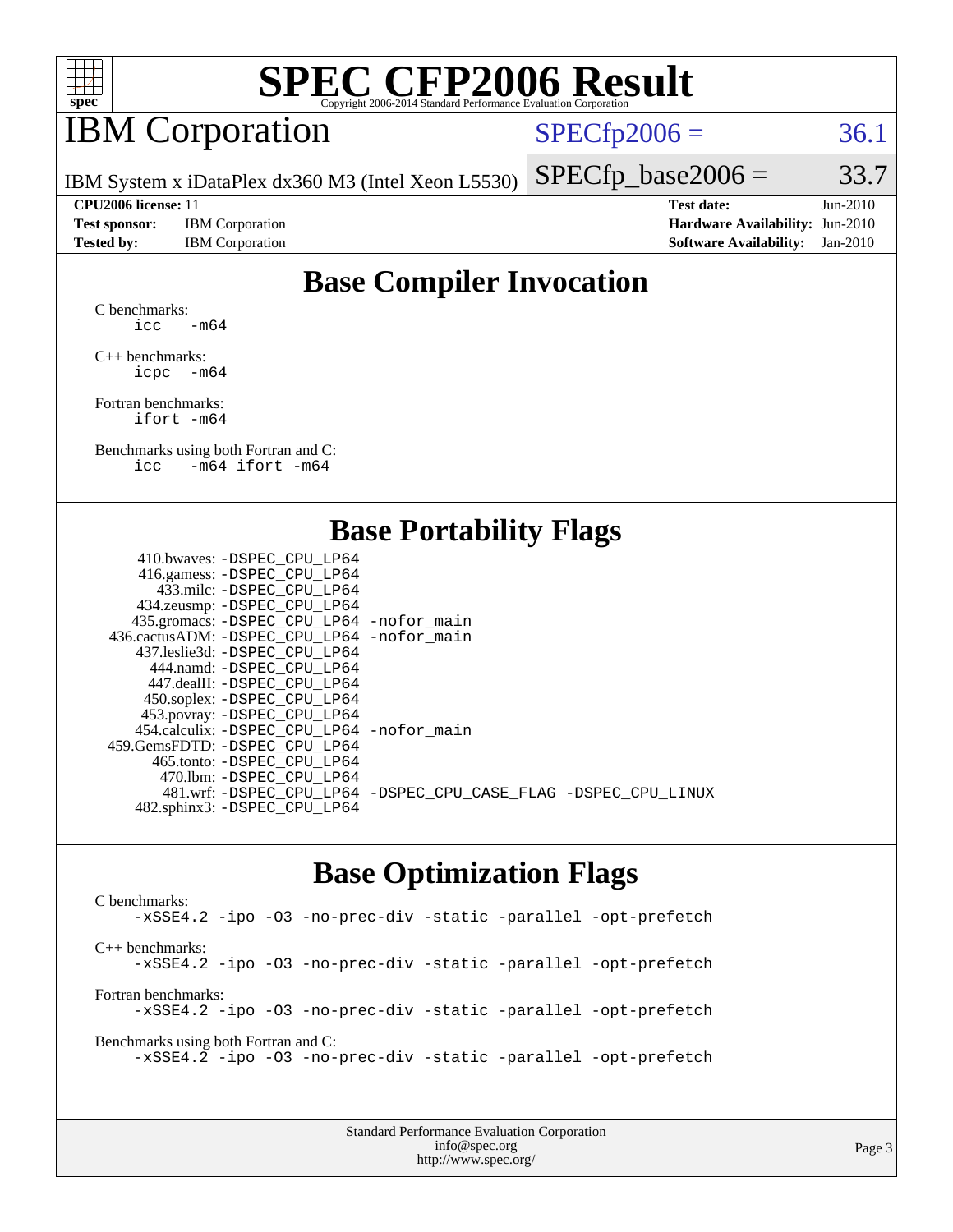

## **IBM** Corporation

 $SPECTp2006 = 36.1$ 

IBM System x iDataPlex dx360 M3 (Intel Xeon L5530)

**[Test sponsor:](http://www.spec.org/auto/cpu2006/Docs/result-fields.html#Testsponsor)** IBM Corporation **[Hardware Availability:](http://www.spec.org/auto/cpu2006/Docs/result-fields.html#HardwareAvailability)** Jun-2010 **[Tested by:](http://www.spec.org/auto/cpu2006/Docs/result-fields.html#Testedby)** IBM Corporation **[Software Availability:](http://www.spec.org/auto/cpu2006/Docs/result-fields.html#SoftwareAvailability)** Jan-2010

**[CPU2006 license:](http://www.spec.org/auto/cpu2006/Docs/result-fields.html#CPU2006license)** 11 **[Test date:](http://www.spec.org/auto/cpu2006/Docs/result-fields.html#Testdate)** Jun-2010

 $SPECTp\_base2006 = 33.7$ 

## **[Peak Compiler Invocation](http://www.spec.org/auto/cpu2006/Docs/result-fields.html#PeakCompilerInvocation)**

[C benchmarks](http://www.spec.org/auto/cpu2006/Docs/result-fields.html#Cbenchmarks):  $\text{icc}$   $-\text{m64}$ 

[C++ benchmarks:](http://www.spec.org/auto/cpu2006/Docs/result-fields.html#CXXbenchmarks) [icpc -m64](http://www.spec.org/cpu2006/results/res2010q3/cpu2006-20100719-12491.flags.html#user_CXXpeak_intel_icpc_64bit_bedb90c1146cab66620883ef4f41a67e)

[Fortran benchmarks](http://www.spec.org/auto/cpu2006/Docs/result-fields.html#Fortranbenchmarks): [ifort -m64](http://www.spec.org/cpu2006/results/res2010q3/cpu2006-20100719-12491.flags.html#user_FCpeak_intel_ifort_64bit_ee9d0fb25645d0210d97eb0527dcc06e)

[Benchmarks using both Fortran and C](http://www.spec.org/auto/cpu2006/Docs/result-fields.html#BenchmarksusingbothFortranandC): [icc -m64](http://www.spec.org/cpu2006/results/res2010q3/cpu2006-20100719-12491.flags.html#user_CC_FCpeak_intel_icc_64bit_0b7121f5ab7cfabee23d88897260401c) [ifort -m64](http://www.spec.org/cpu2006/results/res2010q3/cpu2006-20100719-12491.flags.html#user_CC_FCpeak_intel_ifort_64bit_ee9d0fb25645d0210d97eb0527dcc06e)

#### **[Peak Portability Flags](http://www.spec.org/auto/cpu2006/Docs/result-fields.html#PeakPortabilityFlags)**

Same as Base Portability Flags

## **[Peak Optimization Flags](http://www.spec.org/auto/cpu2006/Docs/result-fields.html#PeakOptimizationFlags)**

[C benchmarks](http://www.spec.org/auto/cpu2006/Docs/result-fields.html#Cbenchmarks):

 433.milc: [-xSSE4.2](http://www.spec.org/cpu2006/results/res2010q3/cpu2006-20100719-12491.flags.html#user_peakPASS2_CFLAGSPASS2_LDFLAGS433_milc_f-xSSE42_f91528193cf0b216347adb8b939d4107)(pass 2) [-prof-gen](http://www.spec.org/cpu2006/results/res2010q3/cpu2006-20100719-12491.flags.html#user_peakPASS1_CFLAGSPASS1_LDFLAGS433_milc_prof_gen_e43856698f6ca7b7e442dfd80e94a8fc)(pass 1) [-ipo](http://www.spec.org/cpu2006/results/res2010q3/cpu2006-20100719-12491.flags.html#user_peakPASS2_CFLAGSPASS2_LDFLAGS433_milc_f-ipo)(pass 2) [-O3](http://www.spec.org/cpu2006/results/res2010q3/cpu2006-20100719-12491.flags.html#user_peakPASS2_CFLAGSPASS2_LDFLAGS433_milc_f-O3)(pass 2) [-no-prec-div](http://www.spec.org/cpu2006/results/res2010q3/cpu2006-20100719-12491.flags.html#user_peakPASS2_CFLAGSPASS2_LDFLAGS433_milc_f-no-prec-div)(pass 2) [-static](http://www.spec.org/cpu2006/results/res2010q3/cpu2006-20100719-12491.flags.html#user_peakPASS2_CFLAGSPASS2_LDFLAGS433_milc_f-static)(pass 2) [-prof-use](http://www.spec.org/cpu2006/results/res2010q3/cpu2006-20100719-12491.flags.html#user_peakPASS2_CFLAGSPASS2_LDFLAGS433_milc_prof_use_bccf7792157ff70d64e32fe3e1250b55)(pass 2) [-ansi-alias](http://www.spec.org/cpu2006/results/res2010q3/cpu2006-20100719-12491.flags.html#user_peakOPTIMIZE433_milc_f-ansi-alias)

 470.lbm: [-xSSE4.2](http://www.spec.org/cpu2006/results/res2010q3/cpu2006-20100719-12491.flags.html#user_peakPASS2_CFLAGSPASS2_LDFLAGS470_lbm_f-xSSE42_f91528193cf0b216347adb8b939d4107)(pass 2) [-prof-gen](http://www.spec.org/cpu2006/results/res2010q3/cpu2006-20100719-12491.flags.html#user_peakPASS1_CFLAGSPASS1_LDFLAGS470_lbm_prof_gen_e43856698f6ca7b7e442dfd80e94a8fc)(pass 1) [-ipo](http://www.spec.org/cpu2006/results/res2010q3/cpu2006-20100719-12491.flags.html#user_peakPASS2_CFLAGSPASS2_LDFLAGS470_lbm_f-ipo)(pass 2) [-O3](http://www.spec.org/cpu2006/results/res2010q3/cpu2006-20100719-12491.flags.html#user_peakPASS2_CFLAGSPASS2_LDFLAGS470_lbm_f-O3)(pass 2) [-no-prec-div](http://www.spec.org/cpu2006/results/res2010q3/cpu2006-20100719-12491.flags.html#user_peakPASS2_CFLAGSPASS2_LDFLAGS470_lbm_f-no-prec-div)(pass 2) [-static](http://www.spec.org/cpu2006/results/res2010q3/cpu2006-20100719-12491.flags.html#user_peakPASS2_CFLAGSPASS2_LDFLAGS470_lbm_f-static)(pass 2) [-prof-use](http://www.spec.org/cpu2006/results/res2010q3/cpu2006-20100719-12491.flags.html#user_peakPASS2_CFLAGSPASS2_LDFLAGS470_lbm_prof_use_bccf7792157ff70d64e32fe3e1250b55)(pass 2) [-parallel](http://www.spec.org/cpu2006/results/res2010q3/cpu2006-20100719-12491.flags.html#user_peakOPTIMIZE470_lbm_f-parallel) [-ansi-alias](http://www.spec.org/cpu2006/results/res2010q3/cpu2006-20100719-12491.flags.html#user_peakOPTIMIZE470_lbm_f-ansi-alias) [-auto-ilp32](http://www.spec.org/cpu2006/results/res2010q3/cpu2006-20100719-12491.flags.html#user_peakCOPTIMIZE470_lbm_f-auto-ilp32)

 482.sphinx3: [-xSSE4.2](http://www.spec.org/cpu2006/results/res2010q3/cpu2006-20100719-12491.flags.html#user_peakOPTIMIZE482_sphinx3_f-xSSE42_f91528193cf0b216347adb8b939d4107) [-ipo](http://www.spec.org/cpu2006/results/res2010q3/cpu2006-20100719-12491.flags.html#user_peakOPTIMIZE482_sphinx3_f-ipo) [-O3](http://www.spec.org/cpu2006/results/res2010q3/cpu2006-20100719-12491.flags.html#user_peakOPTIMIZE482_sphinx3_f-O3) [-no-prec-div](http://www.spec.org/cpu2006/results/res2010q3/cpu2006-20100719-12491.flags.html#user_peakOPTIMIZE482_sphinx3_f-no-prec-div) [-static](http://www.spec.org/cpu2006/results/res2010q3/cpu2006-20100719-12491.flags.html#user_peakOPTIMIZE482_sphinx3_f-static) [-auto-ilp32](http://www.spec.org/cpu2006/results/res2010q3/cpu2006-20100719-12491.flags.html#user_peakCOPTIMIZE482_sphinx3_f-auto-ilp32) [-unroll2](http://www.spec.org/cpu2006/results/res2010q3/cpu2006-20100719-12491.flags.html#user_peakCOPTIMIZE482_sphinx3_f-unroll_784dae83bebfb236979b41d2422d7ec2)

[C++ benchmarks:](http://www.spec.org/auto/cpu2006/Docs/result-fields.html#CXXbenchmarks)

 444.namd: [-xSSE4.2](http://www.spec.org/cpu2006/results/res2010q3/cpu2006-20100719-12491.flags.html#user_peakPASS2_CXXFLAGSPASS2_LDFLAGS444_namd_f-xSSE42_f91528193cf0b216347adb8b939d4107)(pass 2) [-prof-gen](http://www.spec.org/cpu2006/results/res2010q3/cpu2006-20100719-12491.flags.html#user_peakPASS1_CXXFLAGSPASS1_LDFLAGS444_namd_prof_gen_e43856698f6ca7b7e442dfd80e94a8fc)(pass 1) [-ipo](http://www.spec.org/cpu2006/results/res2010q3/cpu2006-20100719-12491.flags.html#user_peakPASS2_CXXFLAGSPASS2_LDFLAGS444_namd_f-ipo)(pass 2) [-O3](http://www.spec.org/cpu2006/results/res2010q3/cpu2006-20100719-12491.flags.html#user_peakPASS2_CXXFLAGSPASS2_LDFLAGS444_namd_f-O3)(pass 2) [-no-prec-div](http://www.spec.org/cpu2006/results/res2010q3/cpu2006-20100719-12491.flags.html#user_peakPASS2_CXXFLAGSPASS2_LDFLAGS444_namd_f-no-prec-div)(pass 2) [-static](http://www.spec.org/cpu2006/results/res2010q3/cpu2006-20100719-12491.flags.html#user_peakPASS2_CXXFLAGSPASS2_LDFLAGS444_namd_f-static)(pass 2) [-prof-use](http://www.spec.org/cpu2006/results/res2010q3/cpu2006-20100719-12491.flags.html#user_peakPASS2_CXXFLAGSPASS2_LDFLAGS444_namd_prof_use_bccf7792157ff70d64e32fe3e1250b55)(pass 2) [-fno-alias](http://www.spec.org/cpu2006/results/res2010q3/cpu2006-20100719-12491.flags.html#user_peakOPTIMIZE444_namd_f-no-alias_694e77f6c5a51e658e82ccff53a9e63a) [-auto-ilp32](http://www.spec.org/cpu2006/results/res2010q3/cpu2006-20100719-12491.flags.html#user_peakCXXOPTIMIZE444_namd_f-auto-ilp32)

 447.dealII: [-xSSE4.2](http://www.spec.org/cpu2006/results/res2010q3/cpu2006-20100719-12491.flags.html#user_peakPASS2_CXXFLAGSPASS2_LDFLAGS447_dealII_f-xSSE42_f91528193cf0b216347adb8b939d4107)(pass 2) [-prof-gen](http://www.spec.org/cpu2006/results/res2010q3/cpu2006-20100719-12491.flags.html#user_peakPASS1_CXXFLAGSPASS1_LDFLAGS447_dealII_prof_gen_e43856698f6ca7b7e442dfd80e94a8fc)(pass 1) [-ipo](http://www.spec.org/cpu2006/results/res2010q3/cpu2006-20100719-12491.flags.html#user_peakPASS2_CXXFLAGSPASS2_LDFLAGS447_dealII_f-ipo)(pass 2) [-O3](http://www.spec.org/cpu2006/results/res2010q3/cpu2006-20100719-12491.flags.html#user_peakPASS2_CXXFLAGSPASS2_LDFLAGS447_dealII_f-O3)(pass 2) [-no-prec-div](http://www.spec.org/cpu2006/results/res2010q3/cpu2006-20100719-12491.flags.html#user_peakPASS2_CXXFLAGSPASS2_LDFLAGS447_dealII_f-no-prec-div)(pass 2) [-static](http://www.spec.org/cpu2006/results/res2010q3/cpu2006-20100719-12491.flags.html#user_peakPASS2_CXXFLAGSPASS2_LDFLAGS447_dealII_f-static)(pass 2) [-prof-use](http://www.spec.org/cpu2006/results/res2010q3/cpu2006-20100719-12491.flags.html#user_peakPASS2_CXXFLAGSPASS2_LDFLAGS447_dealII_prof_use_bccf7792157ff70d64e32fe3e1250b55)(pass 2) [-unroll2](http://www.spec.org/cpu2006/results/res2010q3/cpu2006-20100719-12491.flags.html#user_peakOPTIMIZE447_dealII_f-unroll_784dae83bebfb236979b41d2422d7ec2) [-ansi-alias](http://www.spec.org/cpu2006/results/res2010q3/cpu2006-20100719-12491.flags.html#user_peakOPTIMIZE447_dealII_f-ansi-alias) [-scalar-rep-](http://www.spec.org/cpu2006/results/res2010q3/cpu2006-20100719-12491.flags.html#user_peakOPTIMIZE447_dealII_f-disablescalarrep_abbcad04450fb118e4809c81d83c8a1d) [-auto-ilp32](http://www.spec.org/cpu2006/results/res2010q3/cpu2006-20100719-12491.flags.html#user_peakCXXOPTIMIZE447_dealII_f-auto-ilp32)

 450.soplex: [-xSSE4.2](http://www.spec.org/cpu2006/results/res2010q3/cpu2006-20100719-12491.flags.html#user_peakPASS2_CXXFLAGSPASS2_LDFLAGS450_soplex_f-xSSE42_f91528193cf0b216347adb8b939d4107)(pass 2) [-prof-gen](http://www.spec.org/cpu2006/results/res2010q3/cpu2006-20100719-12491.flags.html#user_peakPASS1_CXXFLAGSPASS1_LDFLAGS450_soplex_prof_gen_e43856698f6ca7b7e442dfd80e94a8fc)(pass 1) [-ipo](http://www.spec.org/cpu2006/results/res2010q3/cpu2006-20100719-12491.flags.html#user_peakPASS2_CXXFLAGSPASS2_LDFLAGS450_soplex_f-ipo)(pass 2) [-O3](http://www.spec.org/cpu2006/results/res2010q3/cpu2006-20100719-12491.flags.html#user_peakPASS2_CXXFLAGSPASS2_LDFLAGS450_soplex_f-O3)(pass 2) [-no-prec-div](http://www.spec.org/cpu2006/results/res2010q3/cpu2006-20100719-12491.flags.html#user_peakPASS2_CXXFLAGSPASS2_LDFLAGS450_soplex_f-no-prec-div)(pass 2) [-static](http://www.spec.org/cpu2006/results/res2010q3/cpu2006-20100719-12491.flags.html#user_peakPASS2_CXXFLAGSPASS2_LDFLAGS450_soplex_f-static)(pass 2) [-prof-use](http://www.spec.org/cpu2006/results/res2010q3/cpu2006-20100719-12491.flags.html#user_peakPASS2_CXXFLAGSPASS2_LDFLAGS450_soplex_prof_use_bccf7792157ff70d64e32fe3e1250b55)(pass 2) [-opt-malloc-options=3](http://www.spec.org/cpu2006/results/res2010q3/cpu2006-20100719-12491.flags.html#user_peakOPTIMIZE450_soplex_f-opt-malloc-options_13ab9b803cf986b4ee62f0a5998c2238) [-auto-ilp32](http://www.spec.org/cpu2006/results/res2010q3/cpu2006-20100719-12491.flags.html#user_peakCXXOPTIMIZE450_soplex_f-auto-ilp32)

Continued on next page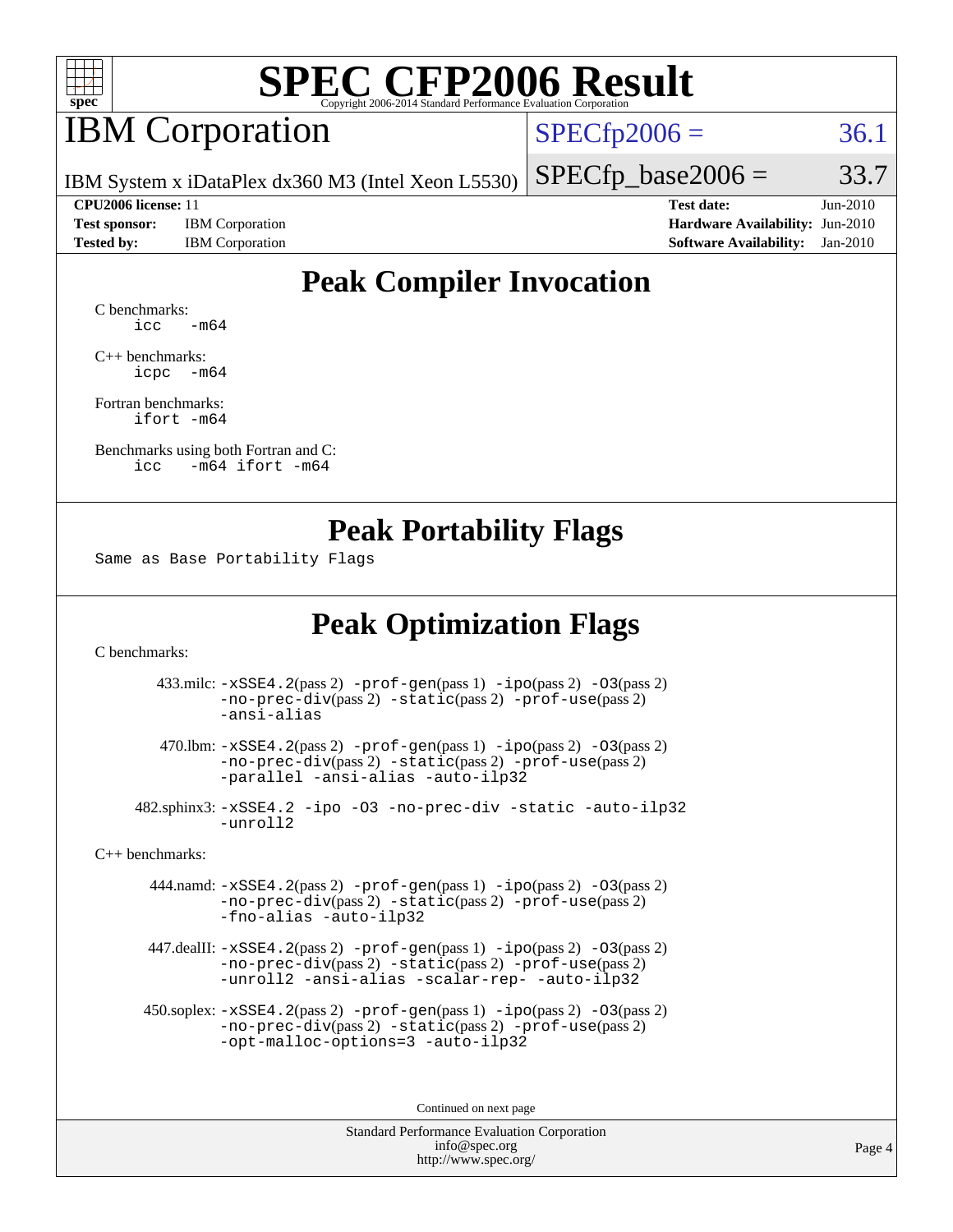

**IBM Corporation** 

 $SPECfp2006 = 36.1$  $SPECfp2006 = 36.1$ 

IBM System x iDataPlex dx360 M3 (Intel Xeon L5530)

 $SPECTp\_base2006 = 33.7$ 

**[Tested by:](http://www.spec.org/auto/cpu2006/Docs/result-fields.html#Testedby)** IBM Corporation **[Software Availability:](http://www.spec.org/auto/cpu2006/Docs/result-fields.html#SoftwareAvailability)** Jan-2010

**[CPU2006 license:](http://www.spec.org/auto/cpu2006/Docs/result-fields.html#CPU2006license)** 11 **[Test date:](http://www.spec.org/auto/cpu2006/Docs/result-fields.html#Testdate)** Jun-2010 **[Test sponsor:](http://www.spec.org/auto/cpu2006/Docs/result-fields.html#Testsponsor)** IBM Corporation **[Hardware Availability:](http://www.spec.org/auto/cpu2006/Docs/result-fields.html#HardwareAvailability)** Jun-2010

## **[Peak Optimization Flags \(Continued\)](http://www.spec.org/auto/cpu2006/Docs/result-fields.html#PeakOptimizationFlags)**

|                                      | $453.$ povray: $-xSSE4$ . $2(pass 2)$ -prof-gen $(pass 1)$ -ipo $(pass 2)$ -03 $(pass 2)$<br>-no-prec-div(pass 2) -static(pass 2) -prof-use(pass 2)<br>-unroll4 -ansi-alias                              |
|--------------------------------------|----------------------------------------------------------------------------------------------------------------------------------------------------------------------------------------------------------|
| Fortran benchmarks:                  |                                                                                                                                                                                                          |
|                                      | 410.bwaves: -xSSE4.2 -ipo -03 -no-prec-div -static -opt-prefetch<br>-parallel                                                                                                                            |
|                                      | 416.gamess: $-xSSE4$ . 2(pass 2) $-prof-gen(pass 1) -ipo(pass 2) -O3(pass 2)$<br>-no-prec-div(pass 2) -static(pass 2) -prof-use(pass 2)<br>-unroll2 -Ob0 -ansi-alias -scalar-rep-                        |
|                                      | $434$ .zeusmp: basepeak = yes                                                                                                                                                                            |
|                                      | $437$ .leslie3d: basepeak = yes                                                                                                                                                                          |
|                                      | $459.GemsFDTD: -xSSE4.2(pass 2) -prof-gen(pass 1) -ipo(pass 2) -03(pass 2)$<br>$-no\text{-prec-div}(pass 2)$ $-static(pass 2)$ $-prot\text{-use}(pass 2)$<br>-unroll2 - 0b0 - opt-prefetch - parallel    |
|                                      | $465$ .tonto: $-xSSE4$ . 2(pass 2) $-prof-gen(pass 1) -ipo(pass 2) -03(pass 2)$<br>-no-prec-div(pass 2) -static(pass 2) -prof-use(pass 2)<br>-inline-calloc -opt-malloc-options=3 -auto -unroll4         |
| Benchmarks using both Fortran and C: |                                                                                                                                                                                                          |
|                                      | 435.gromacs: -xSSE4.2(pass 2) -prof-gen(pass 1) -ipo(pass 2) -03(pass 2)<br>-no-prec-div(pass 2) -static(pass 2) -prof-use(pass 2)<br>-opt-prefetch -auto-ilp32                                          |
|                                      | 436.cactusADM: -xSSE4.2(pass 2) -prof-gen(pass 1) -ipo(pass 2) -03(pass 2)<br>$-no\text{-prec-div}(pass 2)$ $-static(pass 2)$ $-prot\text{-use}(pass 2)$<br>-unroll2 -opt-prefetch -parallel -auto-ilp32 |
|                                      | 454.calculix: -xSSE4.2 -ipo -03 -no-prec-div -static -auto-ilp32                                                                                                                                         |
|                                      | 481.wrf: Same as 454.calculix                                                                                                                                                                            |
|                                      | The flags file that was used to format this result can be browsed at<br>http://www.spec.org/cpu2006/flags/Intel-ic11.1-linux64-revE.20100804.html                                                        |
|                                      | You can also download the XML flags source by saving the following link:<br>http://www.spec.org/cpu2006/flags/Intel-icll.1-linux64-revE.20100804.xml                                                     |
|                                      |                                                                                                                                                                                                          |
|                                      |                                                                                                                                                                                                          |
|                                      |                                                                                                                                                                                                          |
|                                      |                                                                                                                                                                                                          |